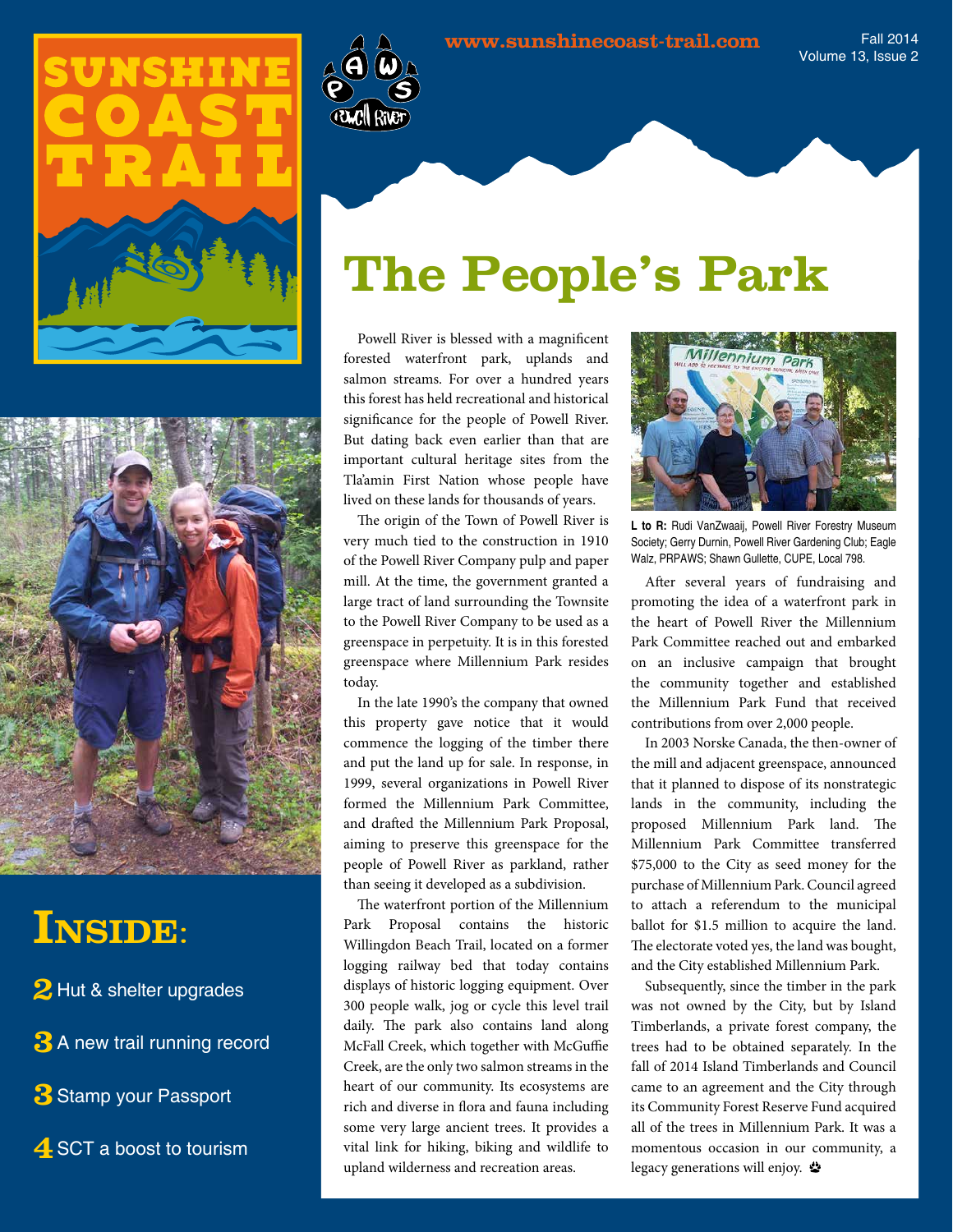# **Troubridge Emergency Shelter**

Late September of 2014, early one morning, a number of trucks fully loaded set out from Powell River towards Mt. Troubridge. Much legwork had already been done: getting permission, planning, cutting material, prefabrication, toil of hands and minds. At an old clear cut site the group unloaded. From here the crew of eight men would be flown with accompanying equipment, food and the materials to construct an emergency shelter on the summit of Mt. Troubridge.

In 2010, a log cabin had been built about 2 km from the summit, and this would serve as base camp for the current endeavour. As the clouds drifted away from the summit the helicopter arrived, with a familiar and trusted pilot.

The plan was as follows: a receiving crew of two would be flown to the summit, a crew of two to the base camp, and the four remaining would remain and help pack all goods for flying. After a safety meeting around the machine, the engine roared to life and the excitement started: the thrill of the ride and the power of the air wash when near the machine – a carefully planned riot of noise and wind.

With crews in place, the long line was attached to the machine and material started to move up the mountain. At the summit, as tools arrived, the crew started scraping moss off the solid granite base where the hut was to be erected. The crew at base camp received supplies and gear to provide for the crew for the five days to come.

As the machine came into view, with a 100 foot line and a load of goods attached, the pilot would poke his head out the door to place the load in the exact spot pointed to by a crew



member below. Soon holes were being bored into the granite to install steel pins to anchor the concrete foundation to the mountain. The loads kept coming, pre-fab forms were set in place, braced, water barrels dropped near the building site. Two thousand pounds of dry mix concrete was sitting right beside.

The crew checked the time and with the afternoon half over and loads still coming, they started mixing concrete and filling the foundation forms for the shelter. Finally the chopper was done, the shipping crew moved four-wheel-drive vehicles to the Elephant lake area, which is the closest walk-out point from base camp. The day was nearly done and the light was starting to fade and the shipping crew were flown to base camp.

Meanwhile, at the summit, the sun was dropping below the horizon and the concrete was not yet done. The crew kept mixing, knowing they had survival packs with them. Twilight had just about faded when the foundation was completed and the summit crew headed down the mountain feeling a little bone weary. In the gathering darkness of a clear night, on a well-marked and worn trail quick progress was made. Soon enough, not far from base camp, the two were met by the light of a friend's headlamp. Soon they were in the company of their friends and a guest hiker from Australia at the base camp. Hot food and good cheer was had by all, a great success on the first day of the expedition.

Morning came, and after breakfast the crew headed up to the summit through the beautiful old-growth forest. Though it is familiar territory to this bunch, the marvel of the view and vistas with the straights below in fog and cloud and the sunrise burning across the mountains in the far distance was not lost. Beams and trusses were soon being placed on the plywood concrete forms, as others selected a site for the pre-fab outhouse. Work proceeded well through the days, with the beautiful hike to work and back to camp each day.

Throughout the expedition, the crew was met by more guests from England, New Zealand and California passing through on their hikes of the SCT. Talk about no room at the inn! The crew worked hard and stayed focused on the tasks. By the fifth day the emergency shelter and new outhouse were ready for use. The call was made and the chopper returned to fly out gear and tools. The crew boarded the machine and flew down to Elephant Lake, weary but happy.



The first hut built by PRPAWS on the Sunshine Coast Trail was at Fairview Bay in 2009. Many other huts have been completed since, and this year we thought an upgrade to this hut would be a good idea for the purposes of getting out of the wind, weather and bugs. With donations of materials (windows, plywood and lumber) from several sources, and some free transport by barge to the site, as well as many willing hands we were ready to go. Work parties of up to 11 people showed up over several outings to do all work necessary on the hut and the grounds. Drainage was installed over muddy sections, the trail de-watered, outhouse roof upgrade, branches cleared etc. With a break over the summer months the last work party finished in early September. We hope you get out to this hut to take a look, and remember to take a photo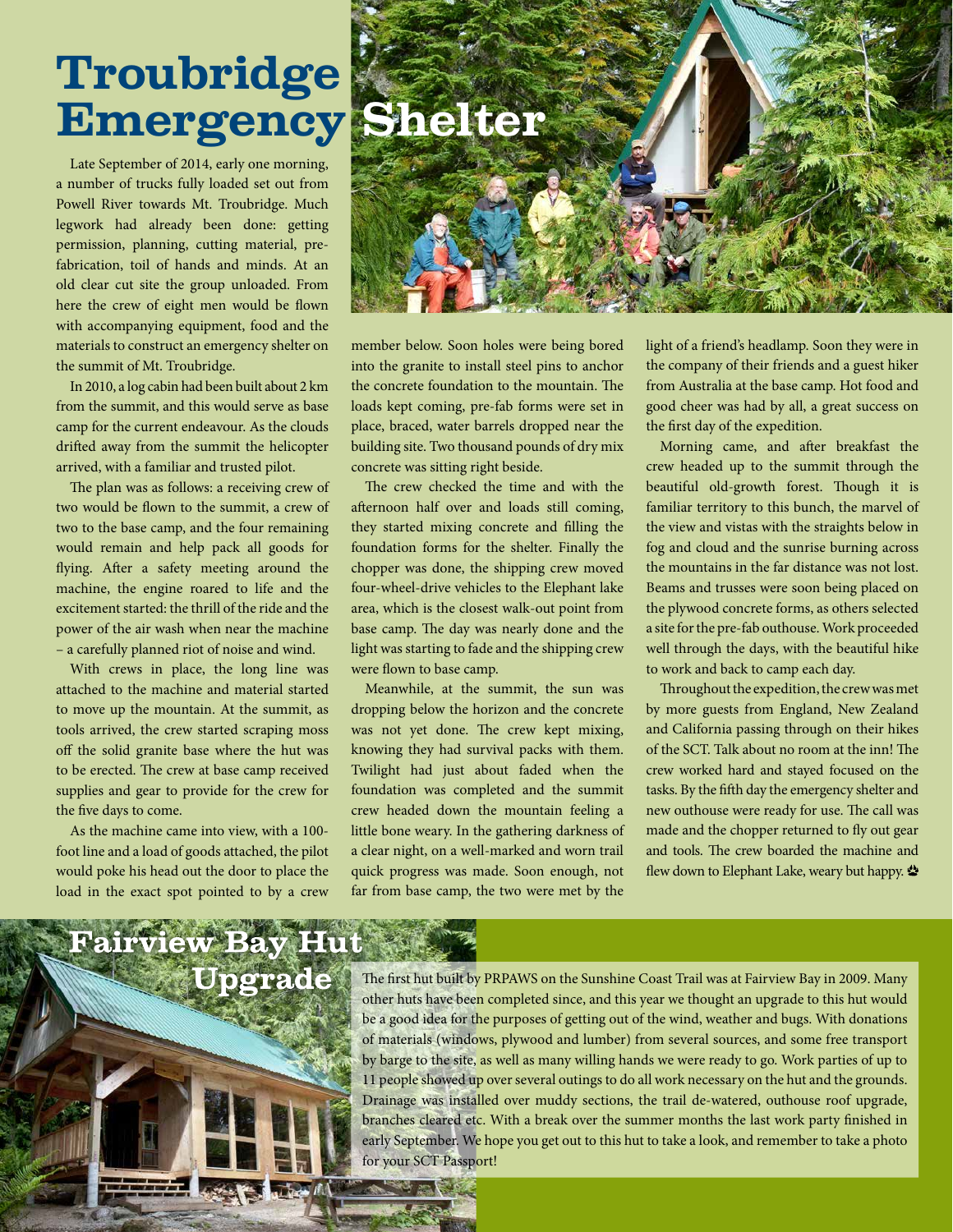## **Running the Trail: A New End-to-End Record!**

*Read on for some excerpts from a longer article written by Joseph McLean describing his experience as a pacer for trail running record holder Nicola Gildersleeve, of Vancouver.* 

"Hey, what was that?" I skidded to a halt, stopping so quickly that Nicola ran into me from behind. We found ourselves alone and breathless in the middle of old growth forest, no one else around for miles. The night was dark with that finality of nature, the moon lost in the thick canopy overhead. Summer heat still radiated from the ground below, but I felt the skin on my neck go cold. Somewhere across the valley, a familiar howl rose soft and sweet into the quiet air...

 "When Nicola Gildersleeve asked for some help running the Sunshine Coast Trail, I didn't really believe her," Joseph writes. "I've seen a lot of fools: a lot of other runners who tried to take the Sunshine Coast Trail end to end. A hundred and eighty kilometers of wilderness, of ancient paths and mossy cliffs, of working forests and non-working cellphones. Ean Jackson was the first, the first and best fool of them all. In 2004, he ran the entire shot in an exhausting 43 hours and 50 minutes."

This year, Nicola smashed that record with a time of 33 hours and 50 minutes.

For most runners, Joseph writes, "the breaking point seems to be about halfway through the route, as you leave the safety of the front coast behind ... Nicola had never been past that point, and she was bringing along



looking happy, calm and enthusiastic!

a few friends who were equally unfamiliar. I knew she had a chance, I wanted her to have a chance."

This is where Joseph stepped in to help.

"I was pacing her up the last and highest mountain of the run. At least, that was the plan. Then my phone began to ring. "Can you run tonight? Like, in a few hours?"…The Day 1 pacers were tiring earlier than expected, and Nicola didn't have an escort for the hills beyond Inland Lake."

Joseph guided Nicola along the trail from Inland, and then talked her through it when she hit the wall on the way up to Confederation Lake.

His pacing stint done, and out hiking the next day, Joseph bumped into Nicola on the approach to Mt. Troubridge. He writes, "She had 29 kilometers to go, and she looked

### **Sunshine Coast Trail Reroutes 2014**

Early this year, PRPAWS rerouted the SCT where it crosses **Dixon Road** about three kilometres up from Lang Bay. The trail follows a corridor of trees northward between a new cutblock and one that's greening up. You'll pass by Beloved David's bench.

Another new cutblock kept us busy in **Suicide Pass** this spring. This new 2-kmlong hiking trail reroute lies within an Old Growth Management Area (OGMA). It has three little bridges crossing upper Suicide Creek. There is also a new outhouse along the way that PRPAWS built together with one of our partners, a team of local Royal Bank employees.

This summer a new cutblock along the

east side of **Lewis Lake** was harvested that impacted the Sunshine Coast Trail. Two kilometres of the hiking trail were logged, and were out of commission for a couple of months. However a temporary reroute of the SCT was established by walking a few kilometres on a logging road.

As luck would have it, Lewis Lake is also surrounded by an OGMA, which varies in width from 30 m to 50 m, approximately. We located a wonderful route through what is in parts a hundred-year-old waterfront forest and just finished constructing a stunning hiking trail.

Volunteer hours spent on all three reroutes totalled 800.

completely fine. Happy, calm, even kind of enthusiastic. "Only 8K up to the summit, so cool!" … As soon as I ran with her, I knew that she was going to finish. Barring death or dismemberment, Nicola Gildersleeve was going to finish. And she did."

*The full article on Nicola Gildersleeve's incredible journey can be read on Joseph's blog here:*  www.joseph.ca/hello/2014/09/18/fastest-onthe-sunshine-coast-trail/

## Nicola Gildersleeve (at the back of the line) led by her pacers, **SCT Passport Stamps**



Chris Anderson from Powell River is the latest recipient of the SCT Passport Completion Certificate.

More than 1000 passports have been sold for the Sunshine Coast Trail since we launched it in December 2013 – and several people have even received their completion certificates! We'd like to acknowledge all the passport sponsors and thank them for their ongoing support of this project and the SCT. This year we'll be putting up posters in all of the huts to highlight the passport and the unique (and awesome!) stamps that people will receive when they show photo evidence to the appropriate business/organization sponsor. If you haven't got your passport yet, it's the perfect time of year! They make great stocking stuffers for anyone who likes to spend time in our beautiful outdoors. For more information about the passports, visit www.sunshinecoasttrail.com. Passports are available at the Powell River Visitor Info Centre and at participating sponsor locations.